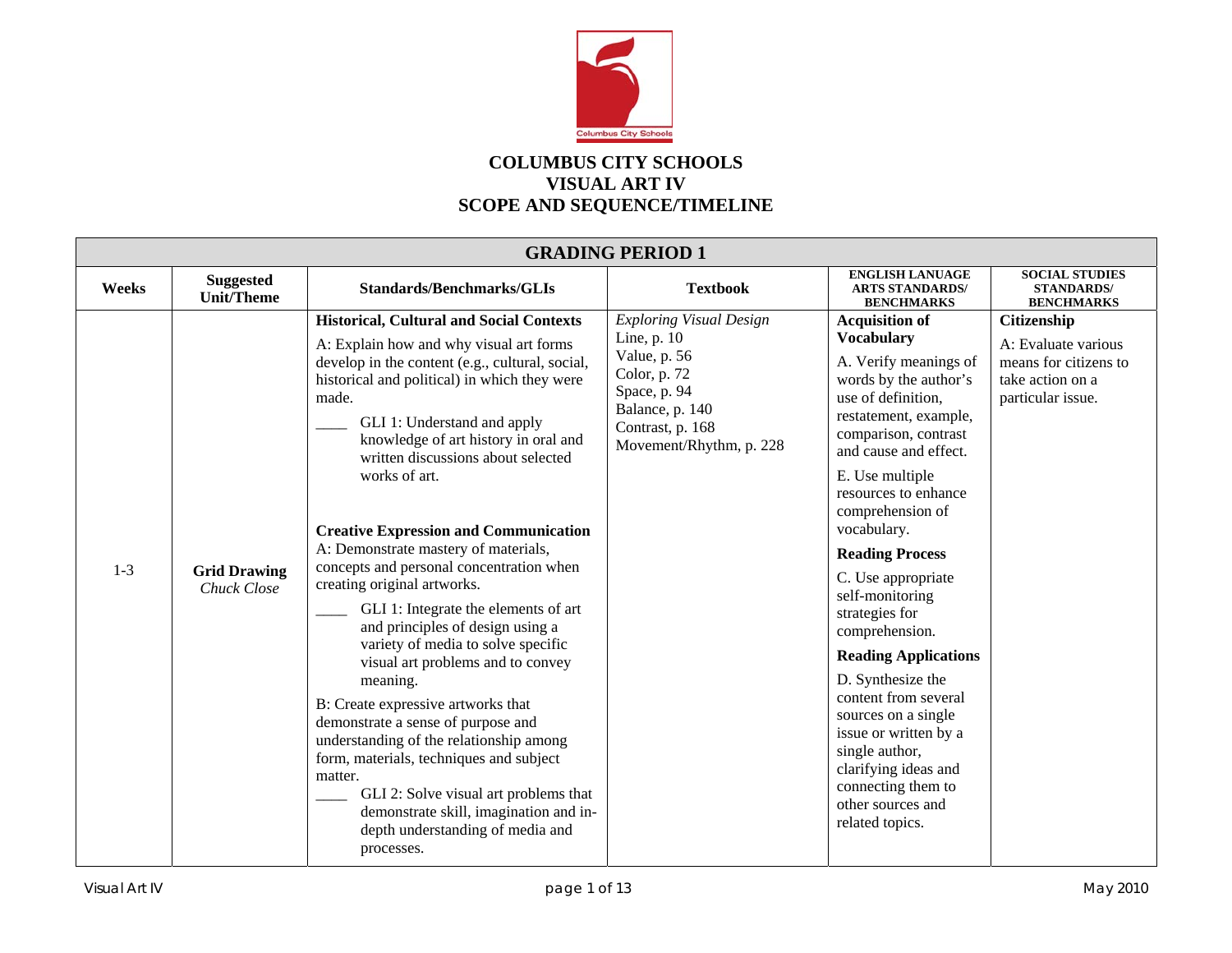|         | <b>GRADING PERIOD 1</b>                                                                                   |                                                                                                                                                                                                                                                                                                                                                                                                                                                                                                                                                                                                                                                                                                                                                                                                                                                                                                                                                                                                        |                                                                                                                                                                |                                                                                                                                                                                              |                                                                 |  |  |  |
|---------|-----------------------------------------------------------------------------------------------------------|--------------------------------------------------------------------------------------------------------------------------------------------------------------------------------------------------------------------------------------------------------------------------------------------------------------------------------------------------------------------------------------------------------------------------------------------------------------------------------------------------------------------------------------------------------------------------------------------------------------------------------------------------------------------------------------------------------------------------------------------------------------------------------------------------------------------------------------------------------------------------------------------------------------------------------------------------------------------------------------------------------|----------------------------------------------------------------------------------------------------------------------------------------------------------------|----------------------------------------------------------------------------------------------------------------------------------------------------------------------------------------------|-----------------------------------------------------------------|--|--|--|
| Weeks   | <b>Suggested</b><br><b>Unit/Theme</b>                                                                     | <b>Standards/Benchmarks/GLIs</b>                                                                                                                                                                                                                                                                                                                                                                                                                                                                                                                                                                                                                                                                                                                                                                                                                                                                                                                                                                       | <b>Textbook</b>                                                                                                                                                | <b>ENGLISH LANUAGE</b><br><b>ARTS STANDARDS/</b><br><b>BENCHMARKS</b>                                                                                                                        | <b>SOCIAL STUDIES</b><br><b>STANDARDS/</b><br><b>BENCHMARKS</b> |  |  |  |
| $1 - 3$ | <b>Grid Drawing</b><br>Chuck Close                                                                        | C: Engage in ongoing assessment to revise<br>and improve artworks and to produce a<br>portfolio of works.<br>GLI 4: Organize and display their<br>original artworks as part of a public<br>art exhibition.<br>GLI 5: Prepare a portfolio of personal<br>works demonstrating technical skill, a<br>range of media and various original<br>solutions to two- and three-<br>dimensional problems.                                                                                                                                                                                                                                                                                                                                                                                                                                                                                                                                                                                                         |                                                                                                                                                                |                                                                                                                                                                                              |                                                                 |  |  |  |
| $4 - 8$ | <b>Colored Pencil</b><br><b>Drawing</b><br>Super-imposed<br><i>Images</i><br>Salvador Dali<br>M.C. Escher | <b>Creative Expression and Communication</b><br>A: Demonstrate mastery of materials,<br>concepts and personal concentration when<br>creating original artworks.<br>GLI 1: Integrate the elements of art<br>and principles of design using a<br>variety of media to solve specific<br>visual art problems and to convey<br>meaning.<br>B: Create expressive artworks that<br>demonstrate a sense of purpose and<br>understanding of the relationship among<br>form, materials, techniques and subject<br>matter.<br>GLI 2: Solve visual art problems that<br>demonstrate skill, imagination and in-<br>depth understanding of media and<br>processes.<br>C: Engage in ongoing assessment to revise<br>and improve artworks and to produce a<br>portfolio of works.<br>GLI 3: Prepare a digital portfolio of<br>artworks demonstrating knowledge of<br>technology and its application to<br>visual art.<br>GLI 4: Organize and display their<br>original artworks as part of a public<br>art exhibition. | <b>Exploring Visual Design</b><br>Line, p. 10<br>Value, p. 56<br>Color, p. 72<br>Space, p. 94<br>Balance, p. 140<br>Contrast p. 168<br>Movement/Rhythm, p. 228 | <b>Acquisition of</b><br><b>Vocabulary</b><br>A. Verify meanings of<br>words by the author's<br>use of definition.<br>restatement, example,<br>comparison, contrast<br>and cause and effect. |                                                                 |  |  |  |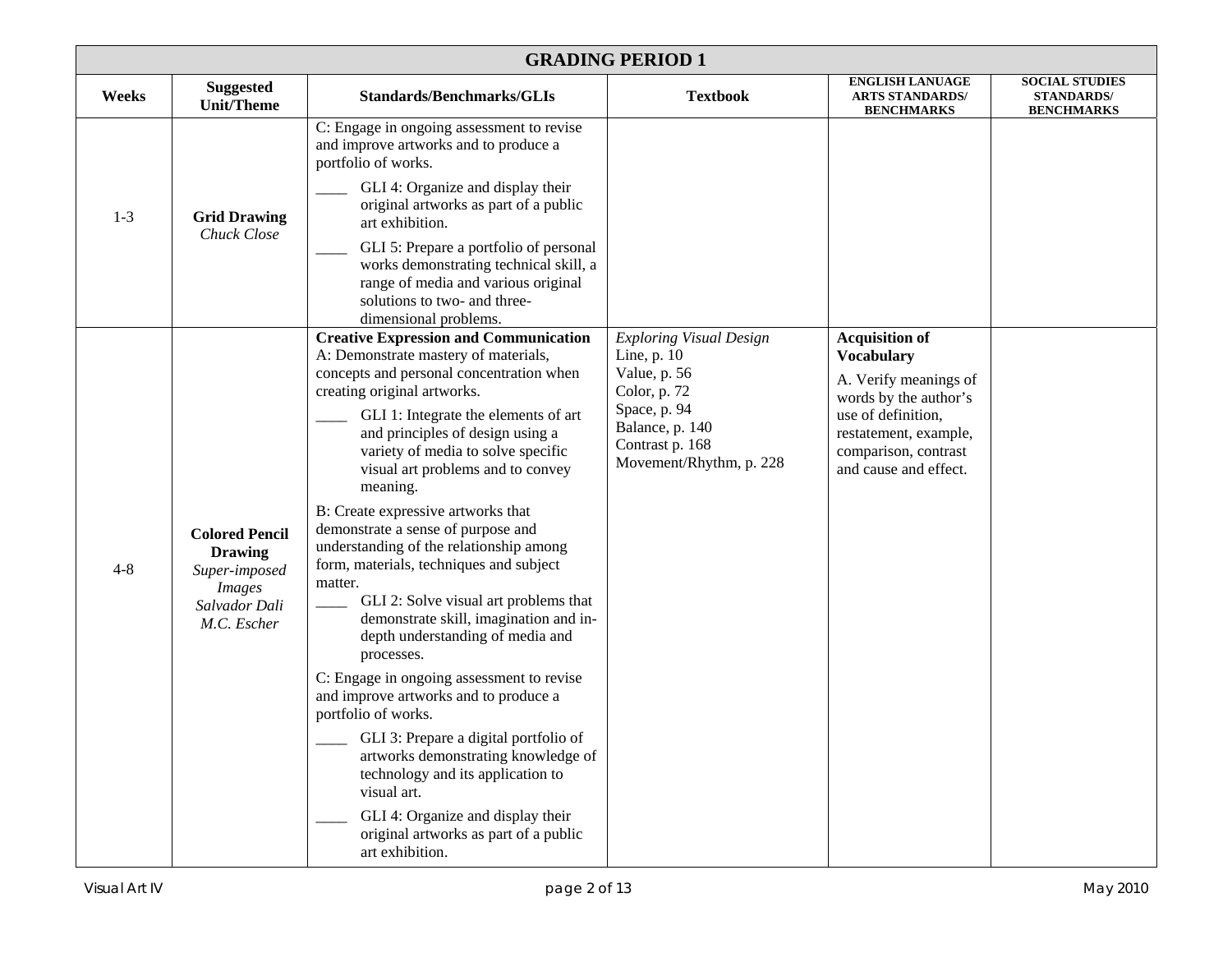| <b>GRADING PERIOD 1</b>                         |                                                                                                                       |                                                                                                                                                                                                                                                                                                                                                                                                                                                                                                                                                                                 |                                                                                                                                                                                                       |                                                                                                                                                                                                                                                                                                                                                                                  |                                                                                                                                                |  |
|-------------------------------------------------|-----------------------------------------------------------------------------------------------------------------------|---------------------------------------------------------------------------------------------------------------------------------------------------------------------------------------------------------------------------------------------------------------------------------------------------------------------------------------------------------------------------------------------------------------------------------------------------------------------------------------------------------------------------------------------------------------------------------|-------------------------------------------------------------------------------------------------------------------------------------------------------------------------------------------------------|----------------------------------------------------------------------------------------------------------------------------------------------------------------------------------------------------------------------------------------------------------------------------------------------------------------------------------------------------------------------------------|------------------------------------------------------------------------------------------------------------------------------------------------|--|
| Weeks                                           | <b>Suggested</b><br><b>Unit/Theme</b>                                                                                 | <b>Standards/Benchmarks/GLIs</b>                                                                                                                                                                                                                                                                                                                                                                                                                                                                                                                                                | <b>Textbook</b>                                                                                                                                                                                       | <b>ENGLISH LANUAGE</b><br><b>ARTS STANDARDS/</b><br><b>BENCHMARKS</b>                                                                                                                                                                                                                                                                                                            | <b>SOCIAL STUDIES</b><br><b>STANDARDS/</b><br><b>BENCHMARKS</b>                                                                                |  |
| $4 - 8$                                         | <b>Colored Pencil</b>                                                                                                 | GLI 5: Prepare a portfolio of personal<br>works demonstrating technical skill, a<br>range of media and various original<br>solutions to two- and three-<br>dimensional problems.<br><b>Analyzing and Responding</b>                                                                                                                                                                                                                                                                                                                                                             |                                                                                                                                                                                                       | <b>Reading Applications</b>                                                                                                                                                                                                                                                                                                                                                      |                                                                                                                                                |  |
|                                                 | <b>Drawing</b><br>Super-imposed<br><i>Images</i><br>Salvador Dali<br>M.C. Escher                                      | C: Critique their own works, the works of<br>peers and other artists on the basis of the<br>formal, technical and expressive aspects in<br>the works.<br>GLI 3: Construct a rationale for the<br>merit of a specific work of art, using<br>work that falls outside their<br>conceptions of art.                                                                                                                                                                                                                                                                                 |                                                                                                                                                                                                       | D. Analyze how an<br>author uses figurative<br>language and literary<br>techniques to shape<br>plot and set meaning.<br>E. Critique an author's<br>style.                                                                                                                                                                                                                        |                                                                                                                                                |  |
| 9<br><i>(continues)</i><br>Grading<br>Period 2) | <b>Scratchboard</b><br>Positive and<br>Negative Space,<br>Line,<br>Hatching and<br>Crosshatching,<br><b>Stippling</b> | <b>Historical, Cultural and Social Contexts</b><br>A: Explain how and why visual art forms<br>develop in the contexts, e.g., cultural, social,<br>historical and political) in which they were<br>made.<br>GLI 1: Understand and apply<br>knowledge of art history in oral and<br>written discussions about selected<br>works of art.<br>C: Explain ways in which selected,<br>contemporary works of art relate to the<br>themes, issues and events of their contexts.<br>GLI 3: Describe the use of<br>Technology as a visual art medium<br>using computer-generated examples. | <b>Exploring Visual Design</b><br>Contrast, p. 172<br>Art in Focus<br>Hopper, b. 61<br>Dürer, p. 409<br>Scholastic Art Magazine<br>Dürer<br>SA-20054<br>SA-20055<br>Rembrandt<br>SA-20028<br>SA-20039 | <b>Acquisition of</b><br><b>Vocabulary</b><br>A. Verify meanings of<br>words by the author's<br>use of definition,<br>restatement, example,<br>comparison, contrast<br>and cause and effect.<br>E. Use multiple<br>resources to enhance<br>comprehension of<br>vocabulary<br><b>Reading Process</b><br>C. Use appropriate<br>self-monitoring<br>strategies for<br>comprehension. | <b>History</b><br>A: Explain patterns of<br>historical continuity<br>and change by<br>challenging arguments<br>of historical<br>inevitability. |  |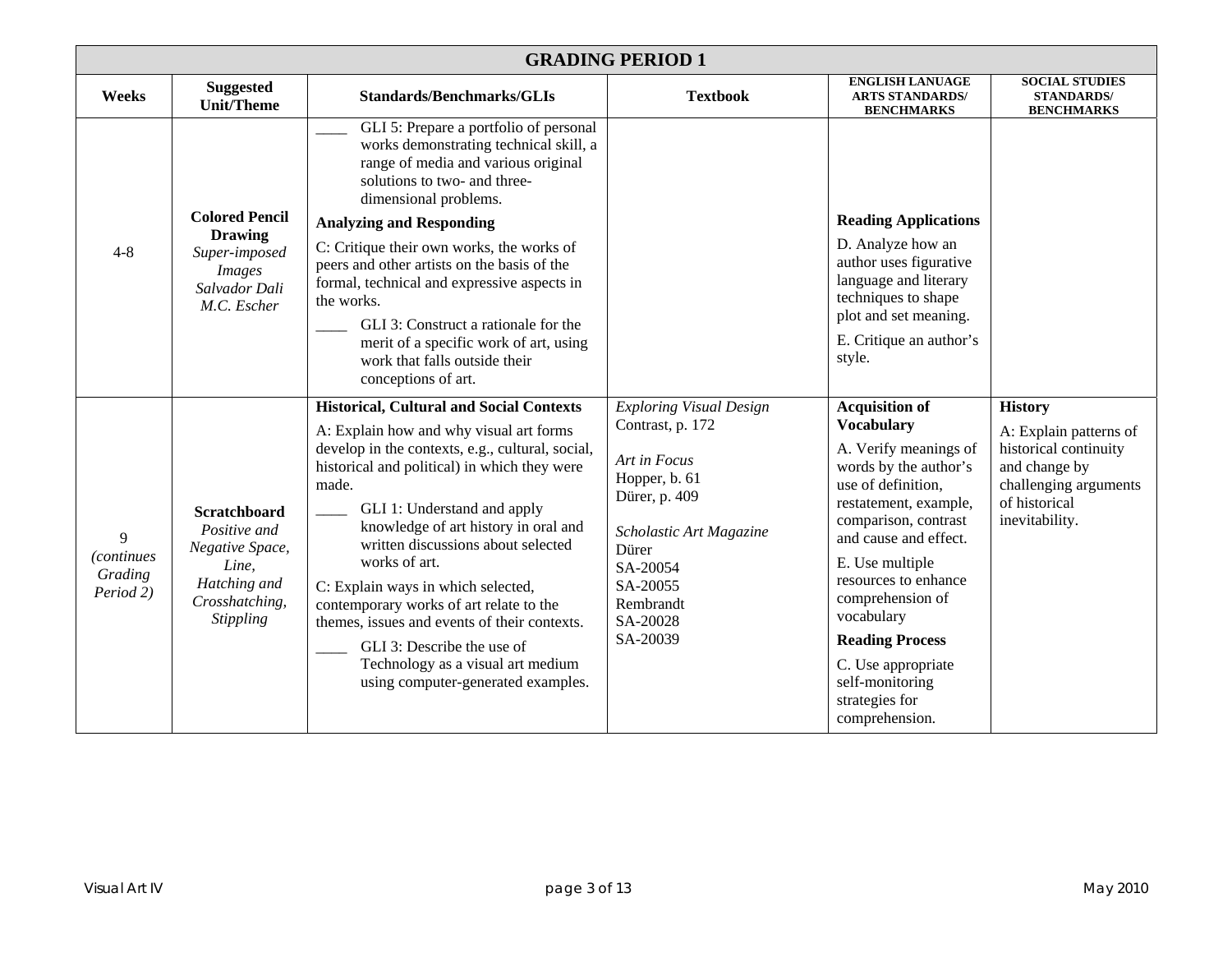| <b>GRADING PERIOD 2</b>                                   |                                                                                                                       |                                                                                                                                                                                                                                                                                                                                                                                                                                                                                                                                                                                                                                                                                                                                                                                                                                                                                                                                                                                                                                                                                                                                                                                                                                                                                                                                                            |                                                                                                                                                                                                                         |                                                                                                                                                                                                                                                                                                                                                                                  |                                                                 |  |
|-----------------------------------------------------------|-----------------------------------------------------------------------------------------------------------------------|------------------------------------------------------------------------------------------------------------------------------------------------------------------------------------------------------------------------------------------------------------------------------------------------------------------------------------------------------------------------------------------------------------------------------------------------------------------------------------------------------------------------------------------------------------------------------------------------------------------------------------------------------------------------------------------------------------------------------------------------------------------------------------------------------------------------------------------------------------------------------------------------------------------------------------------------------------------------------------------------------------------------------------------------------------------------------------------------------------------------------------------------------------------------------------------------------------------------------------------------------------------------------------------------------------------------------------------------------------|-------------------------------------------------------------------------------------------------------------------------------------------------------------------------------------------------------------------------|----------------------------------------------------------------------------------------------------------------------------------------------------------------------------------------------------------------------------------------------------------------------------------------------------------------------------------------------------------------------------------|-----------------------------------------------------------------|--|
| Weeks                                                     | <b>Suggested</b><br><b>Unit/Theme</b>                                                                                 | <b>Standards/Benchmarks/GLIs</b>                                                                                                                                                                                                                                                                                                                                                                                                                                                                                                                                                                                                                                                                                                                                                                                                                                                                                                                                                                                                                                                                                                                                                                                                                                                                                                                           | <b>Textbook</b>                                                                                                                                                                                                         | <b>ENGLISH LANUAGE</b><br><b>ARTS STANDARDS/</b><br><b>BENCHMARKS</b>                                                                                                                                                                                                                                                                                                            | <b>SOCIAL STUDIES</b><br><b>STANDARDS/</b><br><b>BENCHMARKS</b> |  |
| $1-3$<br><i>continued</i><br>from<br>Grading<br>Period 2) | <b>Scratchboard</b><br>Positive and<br>Negative Space,<br>Line,<br>Hatching and<br>Crosshatching,<br><b>Stippling</b> | <b>Creative Expression and Communication</b><br>A: Demonstrate mastery of materials,<br>concepts and personal concentration when<br>creating original artworks.<br>GLI 1: Integrate the elements of art<br>and principles of design using a<br>variety of media to solve specific<br>visual art problems and to convey<br>meaning.<br>B: Create expressive artworks that<br>demonstrate a sense of purpose and<br>understanding of the relationship among<br>form, materials, techniques and subject<br>matter.<br>GLI 2: Solve visual art problems that<br>demonstrate skill, imagination, and<br>in-depth understanding of media and<br>processes.<br>C: Engage in ongoing assessment to revise<br>and improve artworks and to produce a<br>portfolio of works.<br>GLI 4: Organize and display their<br>original artworks as part of a public<br>art exhibition.<br>GLI 5: Prepare a portfolio of personal<br>works demonstrating technical skill, a<br>range of media and various original<br>solutions to two- and three-<br>dimensional problems.<br><b>Analyzing and Responding</b><br>A: Apply the knowledge and skills of art<br>criticism to conduct in-depth analyses of<br>works of art.<br>GLI 1: Analyze and interpret the way<br>in which the theme or meaning in an<br>artwork expresses a social, political<br>or cultural comment and use | <b>Exploring Visual Design</b><br>Contrast, p. 172<br>Art in Focus<br>Hopper, b. 61<br>Dürer, p. 409<br>Rivera, p. 514<br>Scholastic Art Magazine<br>Dürer<br>SA-20054<br>SA-20055<br>Rembrandt<br>SA-20028<br>SA-20039 | <b>Acquisition of</b><br><b>Vocabulary</b><br>A. Verify meanings of<br>words by the author's<br>use of definition,<br>restatement, example,<br>comparison, contrast<br>and cause and effect.<br>E. Use multiple<br>resources to enhance<br>comprehension of<br>vocabulary<br><b>Reading Process</b><br>C. Use appropriate<br>self-monitoring<br>strategies for<br>comprehension. |                                                                 |  |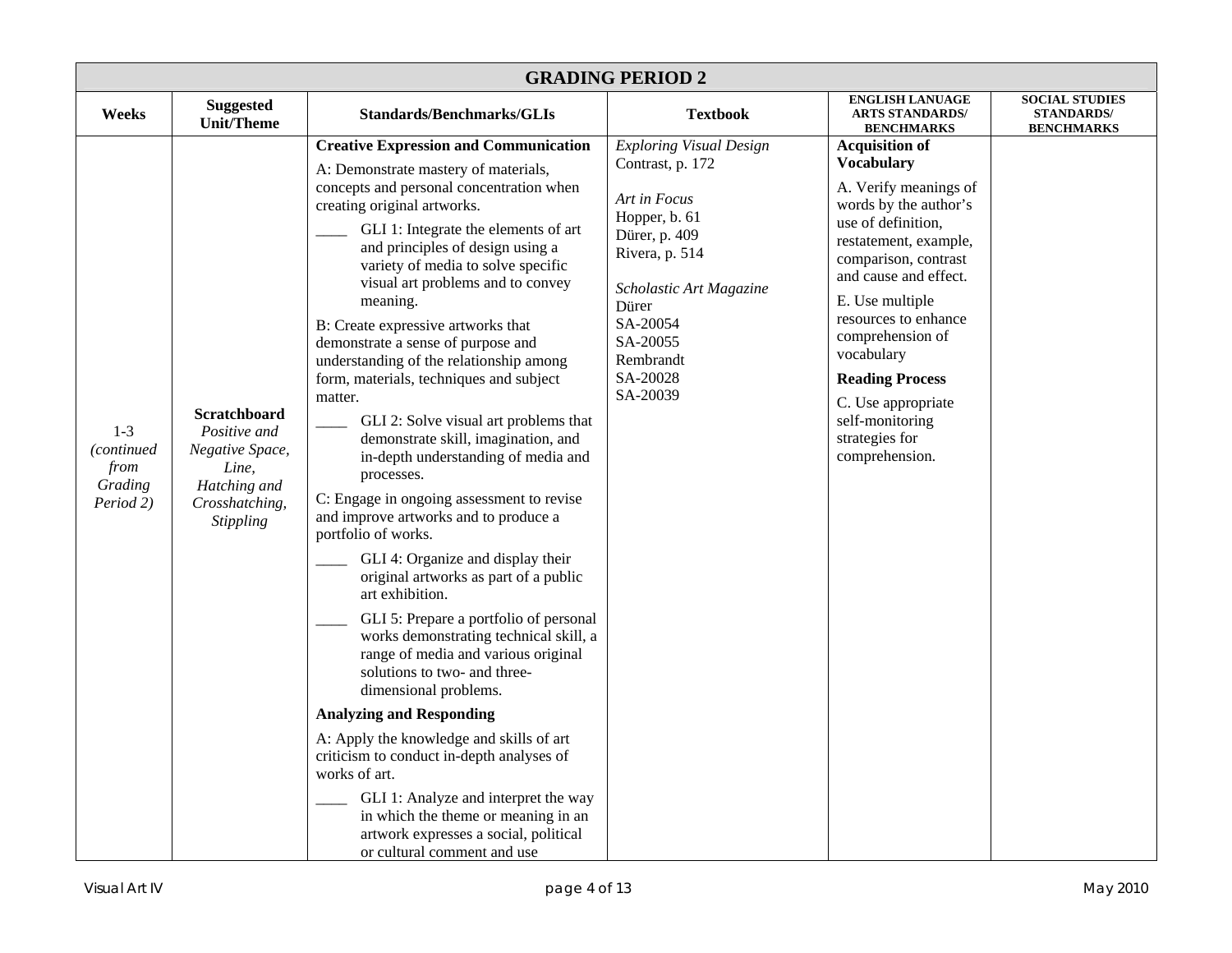|       | <b>GRADING PERIOD 2</b>                                                                                                                                                                           |                                                                                                                                                                                                                                                                                                                                                                                                                                                                                                                                                                                                                                                                                                                       |                                                                                                                                                          |                                                                       |                                                                 |  |  |
|-------|---------------------------------------------------------------------------------------------------------------------------------------------------------------------------------------------------|-----------------------------------------------------------------------------------------------------------------------------------------------------------------------------------------------------------------------------------------------------------------------------------------------------------------------------------------------------------------------------------------------------------------------------------------------------------------------------------------------------------------------------------------------------------------------------------------------------------------------------------------------------------------------------------------------------------------------|----------------------------------------------------------------------------------------------------------------------------------------------------------|-----------------------------------------------------------------------|-----------------------------------------------------------------|--|--|
| Weeks | <b>Suggested</b><br><b>Unit/Theme</b>                                                                                                                                                             | <b>Standards/Benchmarks/GLIs</b>                                                                                                                                                                                                                                                                                                                                                                                                                                                                                                                                                                                                                                                                                      | <b>Textbook</b>                                                                                                                                          | <b>ENGLISH LANUAGE</b><br><b>ARTS STANDARDS/</b><br><b>BENCHMARKS</b> | <b>SOCIAL STUDIES</b><br><b>STANDARDS/</b><br><b>BENCHMARKS</b> |  |  |
| $1-3$ | Scratchboard<br>Positive and<br>Negative Space,<br>Line,<br>Hatching and<br>Crosshatching,<br><b>Stippling</b>                                                                                    | examples from the artwork to support<br>the interpretation.<br>C: Critique their own works, the works of<br>peers and other artists on the basis of the<br>formal, technical and expressive aspects in<br>the works.<br>GLI 3: Construct a rationale for the<br>merit of a specific work of art, using<br>work that falls outside their<br>conceptions of art.<br><b>Valuing the Arts/Aesthetic Reflection</b><br>B: Identify and analyze a variety of<br>viewpoints on aesthetic issues and themes in<br>visual art and develop a personal point of<br>view.<br>GLI 2: Apply critical thinking skills<br>to synthesize the beliefs of significant<br>philosophers about the nature of art.                           |                                                                                                                                                          |                                                                       |                                                                 |  |  |
| $4-9$ | <b>Mixed Media</b><br>People As<br><b>Machines</b><br>Pencil<br>Colored Pencil<br><b>Markers</b><br>Oils<br>Watercolor<br>Metamorphosis<br>Transformations<br>Montage<br>M.C. Escher<br>H.R Giger | <b>Historical, Cultural and Social Contexts</b><br>A: Explain how and why visual art forms<br>develop in the contexts (e.g., cultural, social,<br>historical and political) in which they were<br>made.<br>GLI 1: Understand and apply<br>knowledge of art history in oral and<br>written discussions about selected<br>works of art.<br>D: Select a culture and create an original<br>work of art that demonstrates understanding<br>of a historical, social or political issue of the<br>culture.<br>GLI 4: Determine the influence of<br>community or cultural values on the<br>choices artists make when creating<br>art.<br><b>Creative Expression and Communication</b><br>A: Demonstrate mastery of materials, | <b>Exploring Visual Design</b><br>Photomontage, p. 205A<br>Progressive Rhythm, p. 243<br>Scholastic Art Magazine<br>M. C. Escher<br>SA 20169<br>SA 20168 |                                                                       |                                                                 |  |  |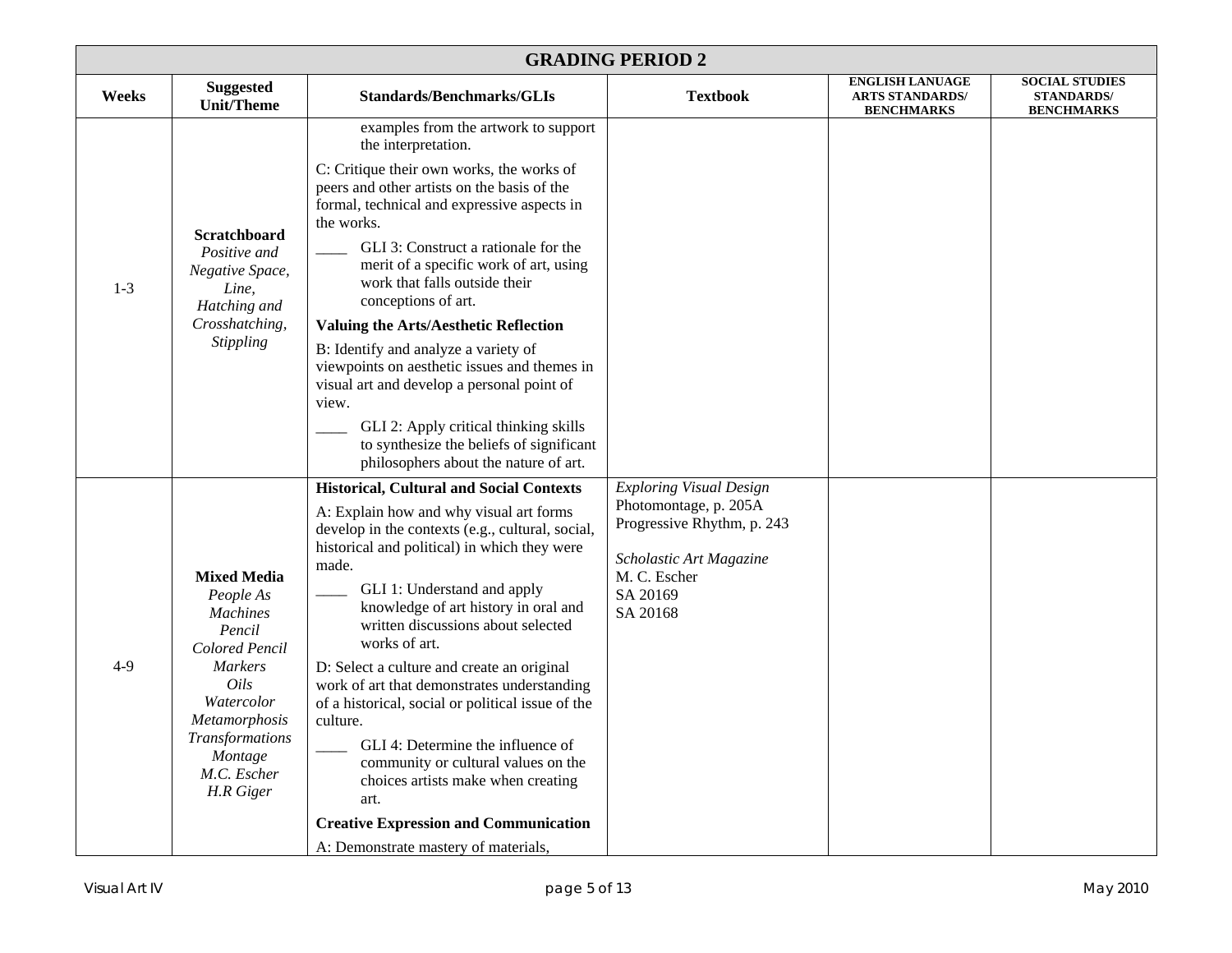|       | <b>GRADING PERIOD 2</b>                                                                                                                                                                                  |                                                                                                                                                                                                                                                                                                                                                                                                                                                                                                                                                                                                                                                                                                                                                                                                                                                                                                                                                                                                                                                                                                                                                                                                                                                                                                                                                                                |                 |                                                                       |                                                                 |  |
|-------|----------------------------------------------------------------------------------------------------------------------------------------------------------------------------------------------------------|--------------------------------------------------------------------------------------------------------------------------------------------------------------------------------------------------------------------------------------------------------------------------------------------------------------------------------------------------------------------------------------------------------------------------------------------------------------------------------------------------------------------------------------------------------------------------------------------------------------------------------------------------------------------------------------------------------------------------------------------------------------------------------------------------------------------------------------------------------------------------------------------------------------------------------------------------------------------------------------------------------------------------------------------------------------------------------------------------------------------------------------------------------------------------------------------------------------------------------------------------------------------------------------------------------------------------------------------------------------------------------|-----------------|-----------------------------------------------------------------------|-----------------------------------------------------------------|--|
| Weeks | <b>Suggested</b><br><b>Unit/Theme</b>                                                                                                                                                                    | <b>Standards/Benchmarks/GLIs</b>                                                                                                                                                                                                                                                                                                                                                                                                                                                                                                                                                                                                                                                                                                                                                                                                                                                                                                                                                                                                                                                                                                                                                                                                                                                                                                                                               | <b>Textbook</b> | <b>ENGLISH LANUAGE</b><br><b>ARTS STANDARDS/</b><br><b>BENCHMARKS</b> | <b>SOCIAL STUDIES</b><br><b>STANDARDS/</b><br><b>BENCHMARKS</b> |  |
| $4-9$ | <b>Mixed Media</b><br>People As<br><b>Machines</b><br>Pencil<br>Colored Pencil<br><b>Markers</b><br>Oils<br>Watercolor<br>Metamorphosis<br><b>Transformations</b><br>Montage<br>M.C. Escher<br>H.R Giger | concepts and personal concentration when<br>creating original artworks.<br>GLI 1: Integrate the elements of art<br>and principles of design using a<br>variety of media to solve specific<br>visual art problems and to convey<br>meaning.<br>GLI 4: Create expressive artworks<br>that demonstrate a sense of purpose<br>and understanding of the relationship<br>among form, materials, techniques<br>and subject matter.<br>GLI 2: Solve visual art problems that<br>demonstrate skill, imagination and in-<br>depth understanding of media and<br>processes.<br>C: Engage in ongoing assessment to revise<br>and improve artworks and to produce a<br>portfolio of works.<br>GLI 5: Prepare a portfolio of personal<br>works demonstrating technical skill,<br>a range of media and various original<br>solutions to two- and three-<br>dimensional problems.<br><b>Analyzing and Responding</b><br>A: Apply the knowledge and skills of art<br>criticism to conduct in-depth analyses of<br>works of art.<br>GLI 1: Analyze and interpret the way<br>in which the theme or meaning in an<br>artwork expresses a social, political<br>or cultural comment and use<br>examples from the artwork to support<br>the interpretation.<br>B: Explain how form, subject matter and<br>context contribute to meanings in works of<br>art.<br>GLI 2: Explain the role of galleries, |                 |                                                                       |                                                                 |  |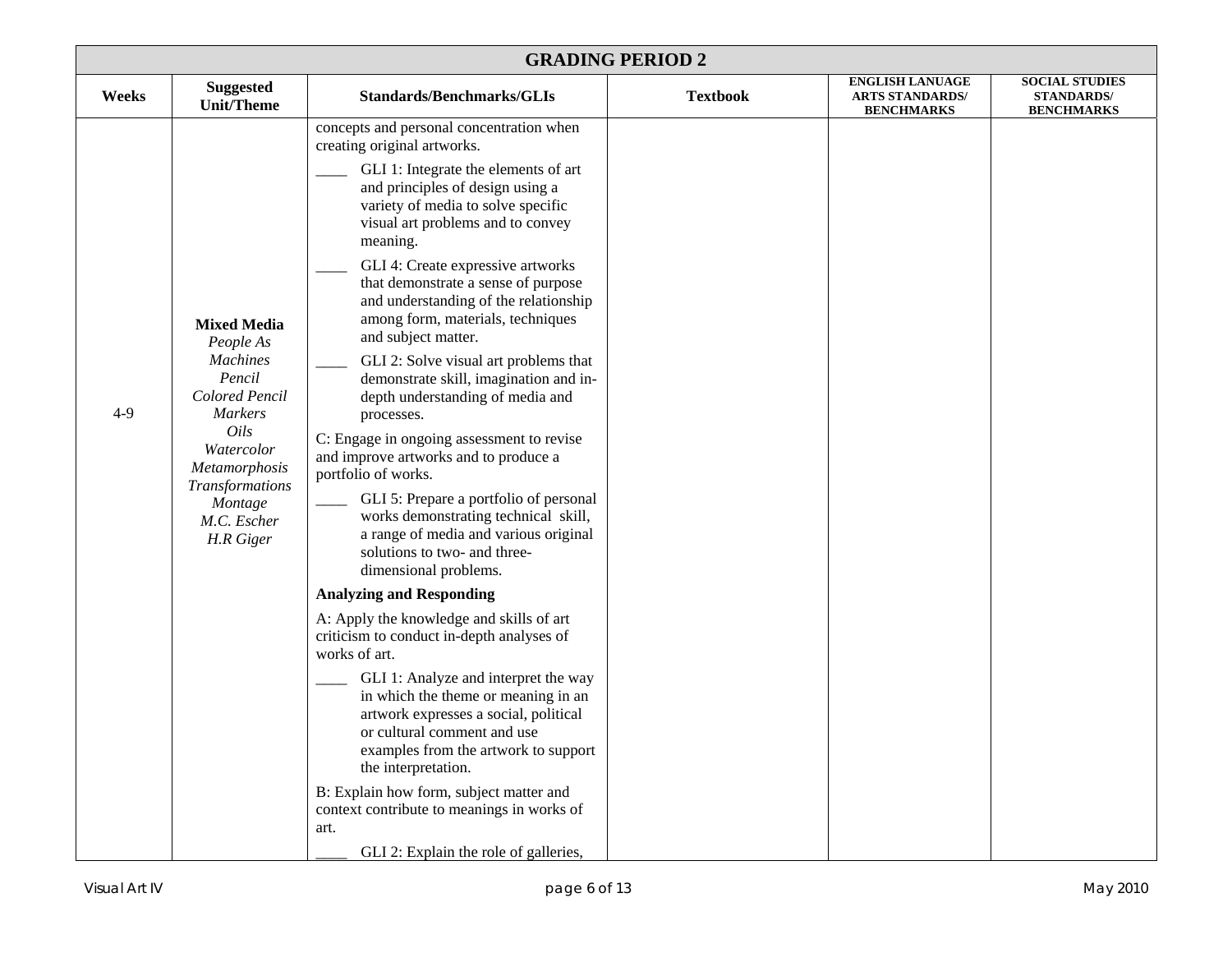| <b>GRADING PERIOD 2</b> |                                       |                                                                                                                                                                                                                                              |                 |                                                                       |                                                                 |  |  |
|-------------------------|---------------------------------------|----------------------------------------------------------------------------------------------------------------------------------------------------------------------------------------------------------------------------------------------|-----------------|-----------------------------------------------------------------------|-----------------------------------------------------------------|--|--|
| Weeks                   | <b>Suggested</b><br><b>Unit/Theme</b> | <b>Standards/Benchmarks/GLIs</b>                                                                                                                                                                                                             | <b>Textbook</b> | <b>ENGLISH LANUAGE</b><br><b>ARTS STANDARDS/</b><br><b>BENCHMARKS</b> | <b>SOCIAL STUDIES</b><br><b>STANDARDS/</b><br><b>BENCHMARKS</b> |  |  |
|                         |                                       | museums, art periodicals and<br>performances in interpreting works of<br>art.                                                                                                                                                                |                 |                                                                       |                                                                 |  |  |
| $4-9$                   |                                       | C: Critique their own works, the works of<br>peers and other artists on the basis of the<br>formal, technical and expressive aspects in<br>the works.<br>GLI 3: Construct a rationale for the<br>merit of a specific work of art, using work |                 |                                                                       |                                                                 |  |  |
|                         |                                       | that falls outside their conceptions of art.                                                                                                                                                                                                 |                 |                                                                       |                                                                 |  |  |
|                         |                                       | <b>Valuing the Arts/Aesthetic Reflection</b>                                                                                                                                                                                                 |                 |                                                                       |                                                                 |  |  |
|                         |                                       | B: Identify and analyze a variety of<br>viewpoints on aesthetic issues and themes in<br>visual art and develop a personal point of<br>view.                                                                                                  |                 |                                                                       |                                                                 |  |  |
|                         |                                       | GLI 2: Apply critical thinking skills<br>to synthesize the beliefs of significant<br>philosophers about the nature of art.                                                                                                                   |                 |                                                                       |                                                                 |  |  |
|                         |                                       | C: Judge the merit of selected artworks and<br>provide the aesthetic basis for their positions.                                                                                                                                              |                 |                                                                       |                                                                 |  |  |
|                         |                                       | GLI 3: Demonstrate the ability to<br>form and defend their judgments<br>about the merits and significance of<br>works of art.                                                                                                                |                 |                                                                       |                                                                 |  |  |
|                         |                                       | <b>Connections, Relationships and</b><br><b>Applications</b>                                                                                                                                                                                 |                 |                                                                       |                                                                 |  |  |
|                         |                                       | B: Formulate and solve a visual art problem<br>using strategies and perspectives from other<br>disciplines.                                                                                                                                  |                 |                                                                       |                                                                 |  |  |
|                         |                                       | GLI 3: Select interdisciplinary visual<br>art projects for a portfolio and write a<br>description of the processes used.                                                                                                                     |                 |                                                                       |                                                                 |  |  |
|                         |                                       | C: List and explain opportunities for lifelong<br>involvement in the visual arts.                                                                                                                                                            |                 |                                                                       |                                                                 |  |  |
|                         |                                       | GLI 4: Research one local, state or<br>national professional arts organization<br>for the visual arts and describe ways<br>that it advocates for arts education.                                                                             |                 |                                                                       |                                                                 |  |  |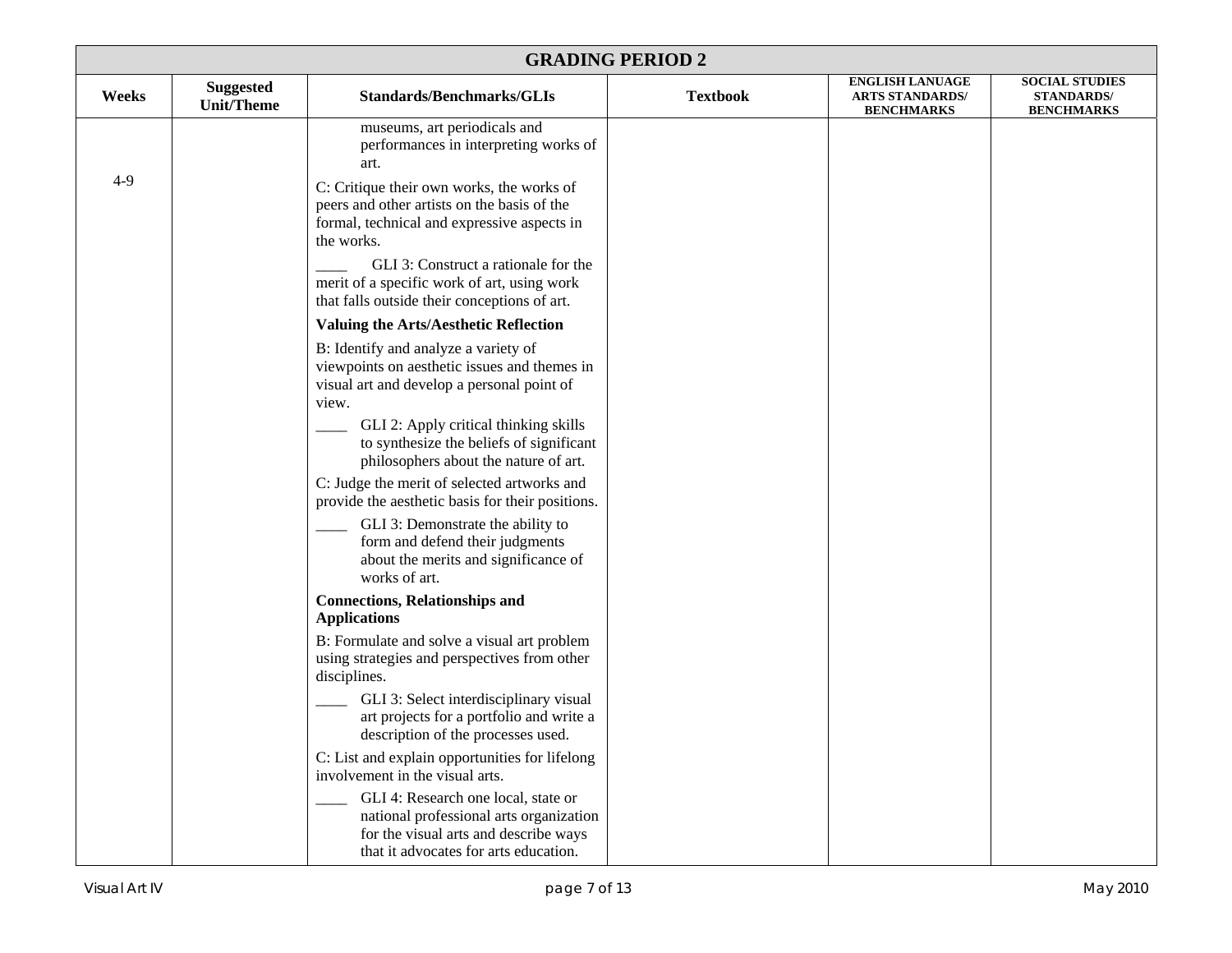| <b>GRADING PERIOD 3</b> |                                                                                                             |                                                                                                                                                                                                                                                                                                                                                                                                                                                                                                                                                                                                                                                                                                                                                                                                                                                                                                                |                                                                                                                                                                                                                                                                                                                                       |                                                                                                     |                                                                                                                                                                                                                                                                                                                                                                                                                                                                                                                                                                                                                                                                                                                                                                                                                                           |  |  |
|-------------------------|-------------------------------------------------------------------------------------------------------------|----------------------------------------------------------------------------------------------------------------------------------------------------------------------------------------------------------------------------------------------------------------------------------------------------------------------------------------------------------------------------------------------------------------------------------------------------------------------------------------------------------------------------------------------------------------------------------------------------------------------------------------------------------------------------------------------------------------------------------------------------------------------------------------------------------------------------------------------------------------------------------------------------------------|---------------------------------------------------------------------------------------------------------------------------------------------------------------------------------------------------------------------------------------------------------------------------------------------------------------------------------------|-----------------------------------------------------------------------------------------------------|-------------------------------------------------------------------------------------------------------------------------------------------------------------------------------------------------------------------------------------------------------------------------------------------------------------------------------------------------------------------------------------------------------------------------------------------------------------------------------------------------------------------------------------------------------------------------------------------------------------------------------------------------------------------------------------------------------------------------------------------------------------------------------------------------------------------------------------------|--|--|
| Weeks                   | <b>Suggested</b><br><b>Unit/Theme</b>                                                                       | <b>Standards/Benchmarks/GLIs</b>                                                                                                                                                                                                                                                                                                                                                                                                                                                                                                                                                                                                                                                                                                                                                                                                                                                                               | <b>Textbook</b>                                                                                                                                                                                                                                                                                                                       | <b>ENGLISH LANUAGE</b><br><b>ARTS STANDARDS/</b><br><b>BENCHMARKS</b>                               | <b>SOCIAL STUDIES</b><br><b>STANDARDS/</b><br><b>BENCHMARKS</b>                                                                                                                                                                                                                                                                                                                                                                                                                                                                                                                                                                                                                                                                                                                                                                           |  |  |
| $\mathbf{1}$            | Printmaking<br>Creating art to<br>communicate<br>a theme<br>e.g., political<br>environmental<br>or cultural | <b>Historical, Cultural and Social Contexts</b><br>A: Explain how and why visual art forms<br>develop in the contexts (e.g., cultural, social,<br>made. historical and political) in which they<br>were<br>GLI 1: Understand and apply<br>knowledge of art history in oral and<br>written discussions about selected<br>works of art.<br>B: Compare works of art to one another in<br>terms of the historical, cultural, social and<br>political influences evident in the works.<br>GLI 2: Identify and compare the<br>relationships between artworks on the<br>basis of history, culture and aesthetic<br>qualities.<br>D: Select a culture and create an original<br>work of art that demonstrates understanding<br>of a historical, social or political issue of the<br>culture.<br>GLI 4: Determine the influence of<br>community or cultural values on the<br>choices artists make when creating<br>art. | <b>Exploring Visual Design</b><br>Kollwitz, p.157<br>Diego Rivera, pp. 38-39<br>Faith Ringgold, p. 205<br>Jacob Lawrence, p. 130<br>Printmaking, p. 130<br>Art in Focus<br>Rivera, b. 514<br>Social Commentary,<br>pp. 454-457<br>Picasso's Guernica, p. 525<br>Rivera, Siqueiro, pp. 529-532<br>German Expressionism,<br>pp. 518-522 | <b>Reading Process</b><br>C. Use appropriate<br>self-monitoring<br>strategies for<br>comprehension. | Citizenship<br>A. Evaluate various<br>means for citizens to<br>take action on a<br>particular issue.<br>Government<br>A. Evaluate, take and<br>defend positions about<br>issues concerning the<br>alignment of the<br>characteristics of<br>American democracy<br>with realities in the<br>United States today.<br>Geography<br><b>B.</b> Evaluate the<br>consequences of<br>geographic and<br>environmental changes<br>resulting from<br>governmental policies<br>and human<br>modifications to the<br>physical environment.<br><b>People in Societies</b><br>A. Analyze how issues<br>may be viewed<br>differently by various<br>cultural groups.<br>B. Identify the causes<br>of political, economic<br>and social oppression<br>and analyze ways<br>individuals,<br>organizations and<br>countries respond to<br>resulting conflicts. |  |  |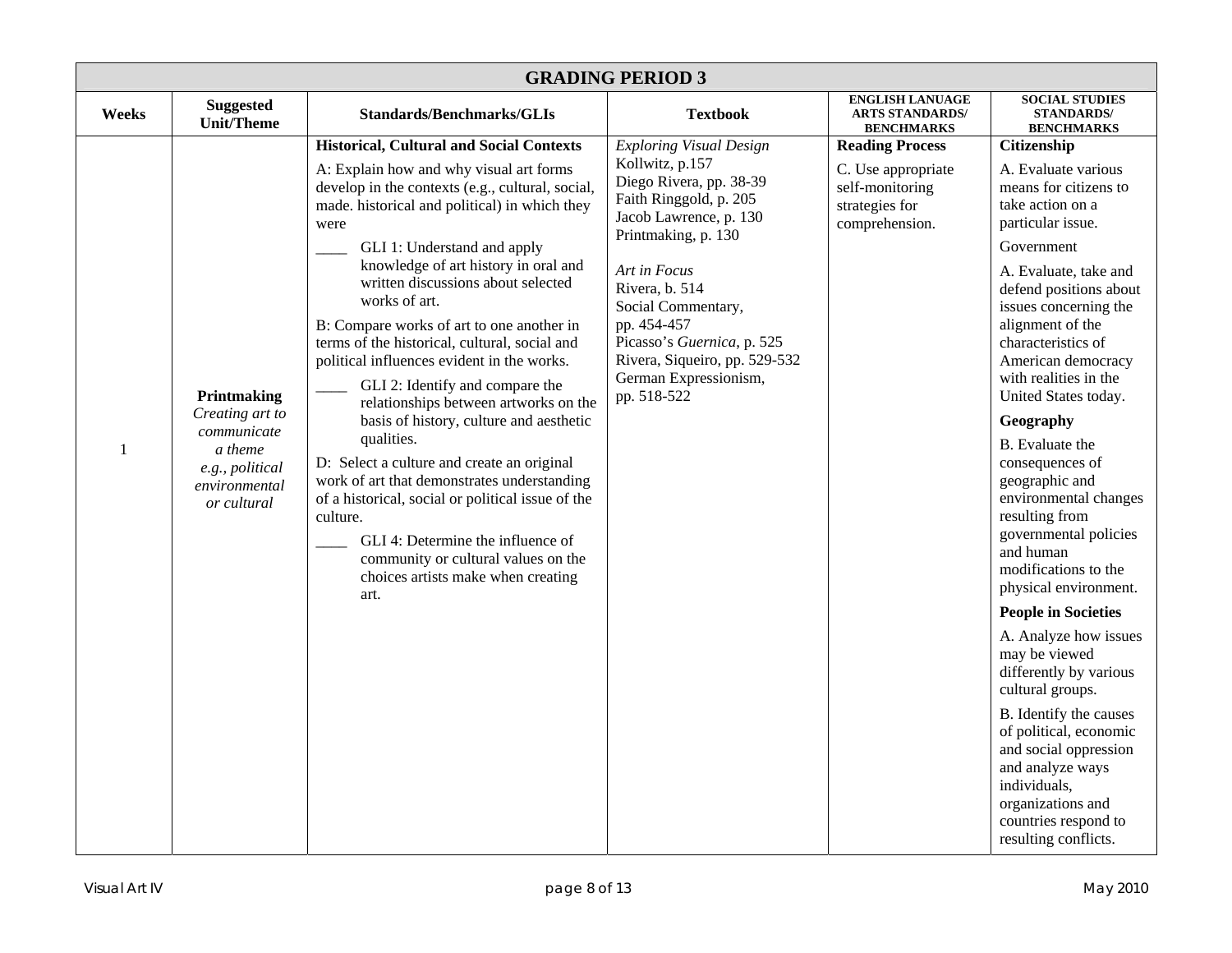|                | <b>GRADING PERIOD 3</b>                                                                                     |                                                                                                                                                                                                                                                                                                                                                                                                                                                                                                                                                                                                                                                                 |                 |                                                                                                                                                                                                                                                                                                                                                                                                                                                                                 |                                                                                            |  |  |
|----------------|-------------------------------------------------------------------------------------------------------------|-----------------------------------------------------------------------------------------------------------------------------------------------------------------------------------------------------------------------------------------------------------------------------------------------------------------------------------------------------------------------------------------------------------------------------------------------------------------------------------------------------------------------------------------------------------------------------------------------------------------------------------------------------------------|-----------------|---------------------------------------------------------------------------------------------------------------------------------------------------------------------------------------------------------------------------------------------------------------------------------------------------------------------------------------------------------------------------------------------------------------------------------------------------------------------------------|--------------------------------------------------------------------------------------------|--|--|
| Weeks          | <b>Suggested</b><br><b>Unit/Theme</b>                                                                       | <b>Standards/Benchmarks/GLIs</b>                                                                                                                                                                                                                                                                                                                                                                                                                                                                                                                                                                                                                                | <b>Textbook</b> | <b>ENGLISH LANUAGE</b><br><b>ARTS STANDARDS/</b><br><b>BENCHMARKS</b>                                                                                                                                                                                                                                                                                                                                                                                                           | <b>SOCIAL STUDIES</b><br><b>STANDARDS/</b><br><b>BENCHMARKS</b>                            |  |  |
|                | Printmaking                                                                                                 |                                                                                                                                                                                                                                                                                                                                                                                                                                                                                                                                                                                                                                                                 |                 |                                                                                                                                                                                                                                                                                                                                                                                                                                                                                 | C. Explain the role of<br>diverse cultural<br>institutions in shaping<br>American society. |  |  |
| $\overline{2}$ | Printmaking<br>Creating art to<br>communicate<br>a theme<br>e.g., political<br>environmental<br>or cultural | <b>Creative Expression and Communication</b><br>B: Create expressive artworks that<br>demonstrate a sense of purpose and<br>understanding of the relationship among<br>form, materials, techniques and subject<br>matter.<br>GLI 2: Solve visual art problems that<br>demonstrate skill, imagination and in-<br>depth understanding of media and<br>processes.<br>C: Engage in ongoing assessment to revise<br>and improve artworks and to produce a<br>portfolio of works.<br>GLI 5: Prepare a portfolio of personal<br>works demonstrating technical skill,<br>a range of media and various original<br>solutions to two- and three-<br>dimensional problems. |                 | <b>Reading Applications</b><br>A. Analyze the<br>features and structures<br>of documents and<br>critique them for their<br>effectiveness.<br>C. Critique the<br>effectiveness and<br>validity of arguments<br>in text and whether<br>they achieve the<br>author's purpose.<br>D. Synthesize the<br>content from several<br>sources on a single<br>issue or written by a<br>single author,<br>clarifying ideas and<br>connecting them to<br>other sources and<br>related topics. |                                                                                            |  |  |
| $3-6$          | Printmaking<br>Creating art to<br>communicate<br>a theme<br>e.g., political<br>environmental<br>or cultural | <b>Analyzing and Responding</b><br>B: Explain how form, subject matter and<br>context contribute to meanings in works of<br>art.<br>GLI 2: Explain the role of galleries,<br>museums, art periodicals and<br>performances in interpreting works of<br>art.<br><b>Valuing the Arts/Aesthetic Reflection</b><br>A: Communicate how an aesthetic point of<br>view contributes to the ideas, emotions and<br>overall impact of personal artworks and the<br>works of others.                                                                                                                                                                                        |                 |                                                                                                                                                                                                                                                                                                                                                                                                                                                                                 |                                                                                            |  |  |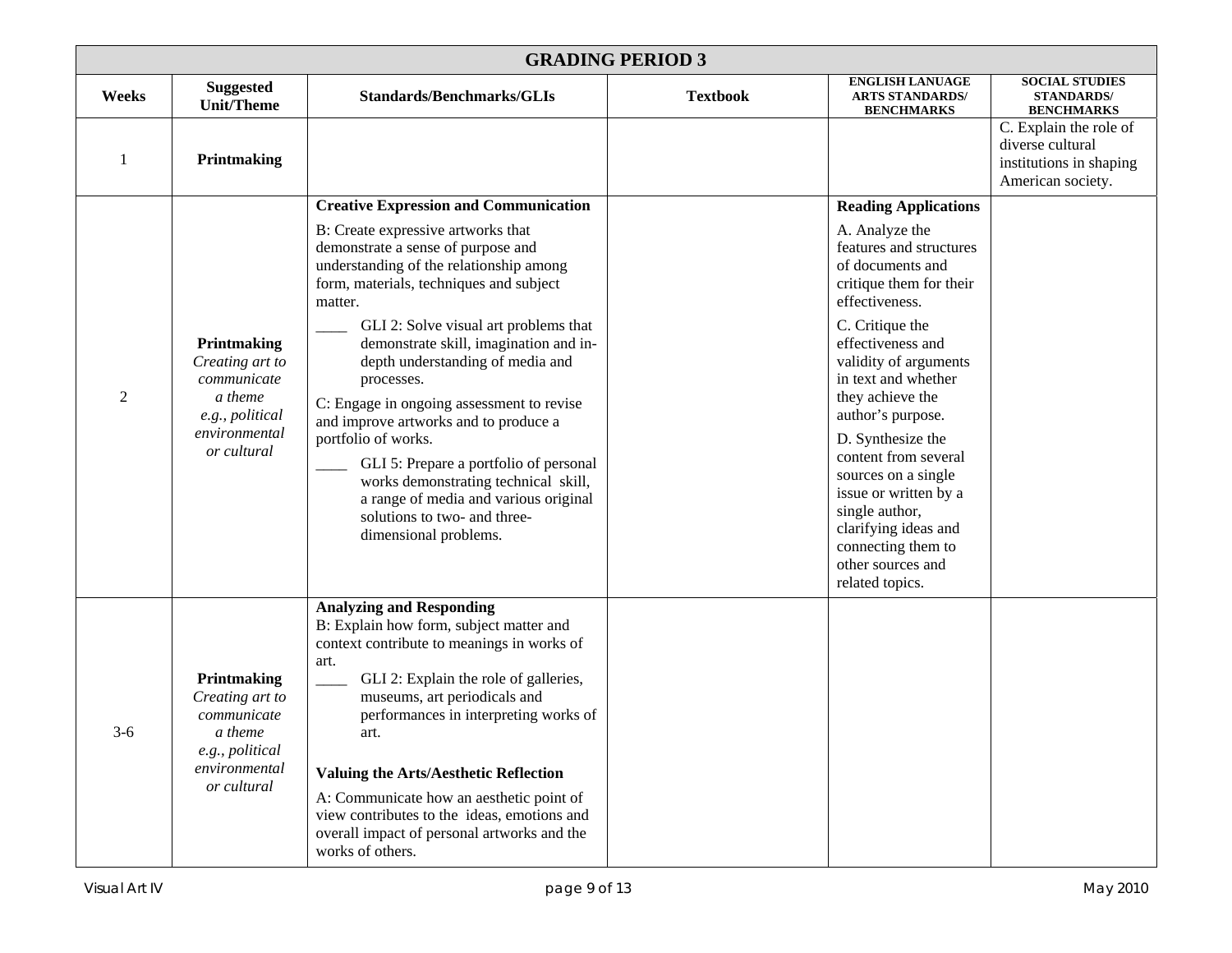|       | <b>GRADING PERIOD 3</b>                                                                                     |                                                                                                                                                                                                                                                                                                                                                                                                                                                                                                                                                                                                                                                                                                                                                                                                                                                                                                 |                                                                                                                                                                                                               |                                                                                                                                                                                          |                                                                 |  |  |  |
|-------|-------------------------------------------------------------------------------------------------------------|-------------------------------------------------------------------------------------------------------------------------------------------------------------------------------------------------------------------------------------------------------------------------------------------------------------------------------------------------------------------------------------------------------------------------------------------------------------------------------------------------------------------------------------------------------------------------------------------------------------------------------------------------------------------------------------------------------------------------------------------------------------------------------------------------------------------------------------------------------------------------------------------------|---------------------------------------------------------------------------------------------------------------------------------------------------------------------------------------------------------------|------------------------------------------------------------------------------------------------------------------------------------------------------------------------------------------|-----------------------------------------------------------------|--|--|--|
| Weeks | <b>Suggested</b><br><b>Unit/Theme</b>                                                                       | <b>Standards/Benchmarks/GLIs</b>                                                                                                                                                                                                                                                                                                                                                                                                                                                                                                                                                                                                                                                                                                                                                                                                                                                                | <b>Textbook</b>                                                                                                                                                                                               | <b>ENGLISH LANUAGE</b><br><b>ARTS STANDARDS/</b><br><b>BENCHMARKS</b>                                                                                                                    | <b>SOCIAL STUDIES</b><br><b>STANDARDS/</b><br><b>BENCHMARKS</b> |  |  |  |
| $3-6$ | Printmaking<br>Creating art to<br>communicate<br>a theme<br>e.g., political<br>environmental<br>or cultural | GLI 1: Compare the ways in which<br>the emotional impact of a specific<br>artwork affects the interpretation.<br><b>Connections, Relationships and</b><br><b>Applications</b><br>A: Summarize and explain the impact of a<br>historical event movement (e.g., realism,<br>feminism, modernism or postmodernism) on<br>the development of visual art.<br>GLI 2: Analyze the cultural                                                                                                                                                                                                                                                                                                                                                                                                                                                                                                             |                                                                                                                                                                                                               | <b>Reading Applications</b><br>D. Analyze how an<br>author uses figurative<br>language and literary<br>techniques to shape<br>plot and set meaning.<br>E. Critique an author's<br>style. |                                                                 |  |  |  |
| $7-9$ | <b>Painting</b><br>Expressive<br>self-portrait<br>oil,<br>watercolor<br>or acrylic                          | influences on art in America today.<br><b>Historical, Cultural and Social Contexts</b><br>A: Explain how and why visual art forms<br>develop in the contexts (e.g., cultural,<br>social, historical and political) in which they<br>were made.<br>GLI 1: Understand and apply<br>knowledge of art history in oral and<br>written discussions about selected<br>works of art.<br><b>Creative Expression and Communication</b><br>A: Demonstrate mastery of materials,<br>concepts and personal concentration when<br>creating original artworks.<br>GLI 1: Integrate the elements of art<br>and principles of design using a<br>variety of media to solve specific<br>visual art problems and to convey<br>meaning.<br>B: Create expressive artworks that<br>demonstrate a sense of purpose and<br>understanding of the relationship among<br>form, materials, techniques and subject<br>matter. | <b>Exploring Visual Design</b><br>Dali, p. 14<br>Matisse, p. 241<br>Art in Focus<br>Van Gogh, p. 497<br>Kirchner, p. 519<br>Grant Wood, p. 549<br>Scholastic Art Magazine<br>Van Gogh<br>SA-20040<br>SA-20029 |                                                                                                                                                                                          |                                                                 |  |  |  |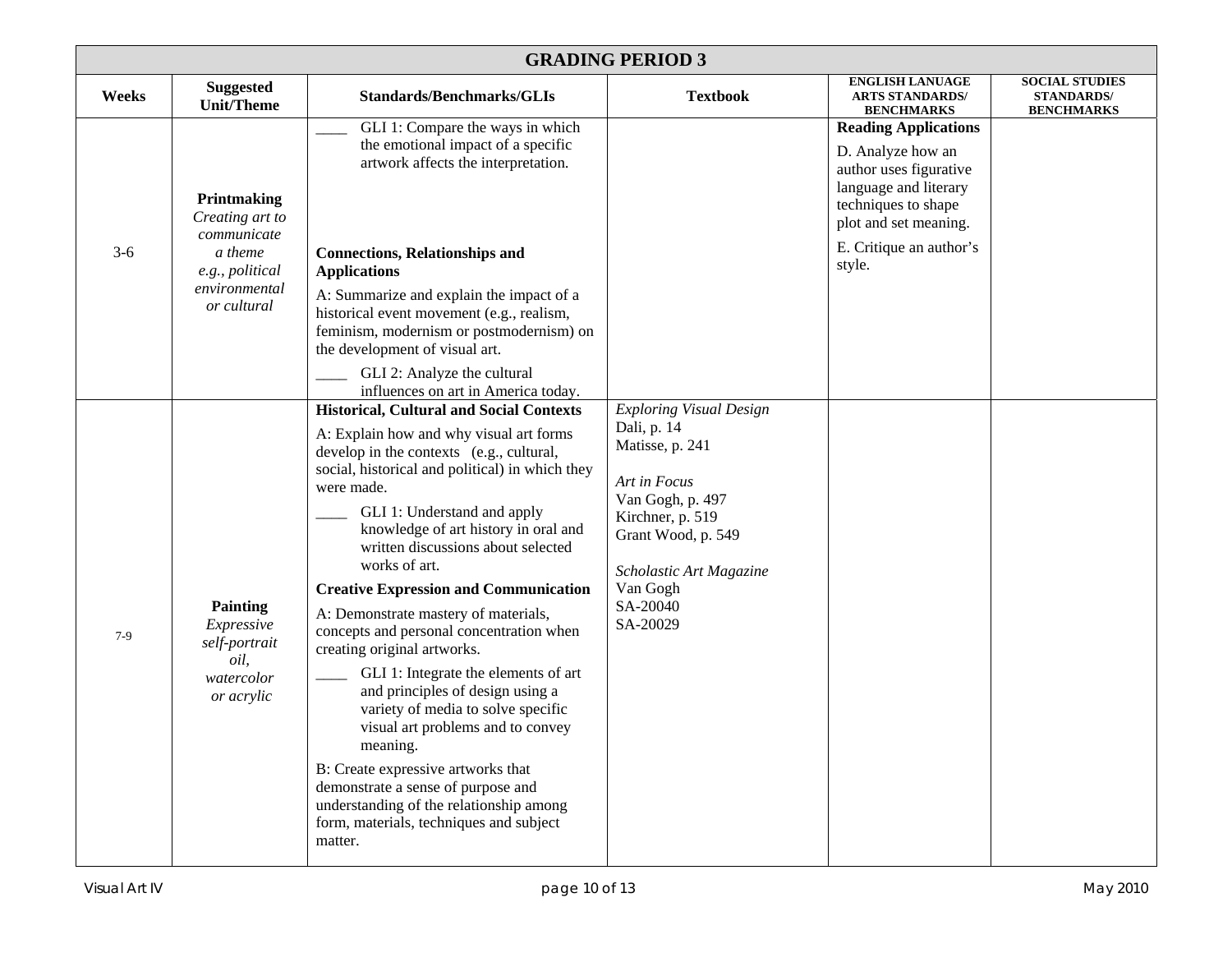| <b>GRADING PERIOD 3</b> |                                                                                     |                                                                                                                                                                                  |                 |                                                                       |                                                                 |  |
|-------------------------|-------------------------------------------------------------------------------------|----------------------------------------------------------------------------------------------------------------------------------------------------------------------------------|-----------------|-----------------------------------------------------------------------|-----------------------------------------------------------------|--|
| Weeks                   | <b>Suggested</b><br><b>Unit/Theme</b>                                               | <b>Standards/Benchmarks/GLIs</b>                                                                                                                                                 | <b>Textbook</b> | <b>ENGLISH LANUAGE</b><br><b>ARTS STANDARDS/</b><br><b>BENCHMARKS</b> | <b>SOCIAL STUDIES</b><br><b>STANDARDS/</b><br><b>BENCHMARKS</b> |  |
|                         |                                                                                     | GLI 2: Solve visual art problems that<br>demonstrate skill, imagination and in-<br>depth understanding of media and<br>processes.                                                |                 |                                                                       |                                                                 |  |
|                         |                                                                                     | <b>Analyzing and Responding</b>                                                                                                                                                  |                 |                                                                       |                                                                 |  |
|                         |                                                                                     | C: Engage in ongoing assessment to revise<br>and improve artworks and to produce a<br>portfolio of works.                                                                        |                 |                                                                       |                                                                 |  |
|                         | <b>Painting</b><br>Expressive<br>self-portrait<br>oil,<br>watercolor,<br>or acrylic | GLI 5: Prepare a portfolio of personal<br>works demonstrating technical skill, a<br>range of media and various original<br>solutions to two- and three-<br>dimensional problems. |                 |                                                                       |                                                                 |  |
| $7-9$                   |                                                                                     | Valuing the Arts/Aesthetic Reflection                                                                                                                                            |                 |                                                                       |                                                                 |  |
|                         |                                                                                     | A: Communicate how an aesthetic point of<br>view contributes to the ideas, emotions and<br>overall impact of personal artworks and the<br>works of others.                       |                 |                                                                       |                                                                 |  |
|                         |                                                                                     | GLI 1: Compare the ways in which<br>the emotional impact of a specific<br>artwork affects the interpretation.                                                                    |                 |                                                                       |                                                                 |  |
|                         |                                                                                     | <b>Connections, Relationships and</b><br><b>Applications</b>                                                                                                                     |                 |                                                                       |                                                                 |  |
|                         |                                                                                     | A: Summarize and explain the impact of a<br>historical event or movement (e.g., realism,<br>feminism, modernism or postmodernism) on<br>the development of visual art.           |                 |                                                                       |                                                                 |  |
|                         |                                                                                     | GLI 1: Compare and contrast<br>universal themes and sociopolitical<br>issues in a variety of artworks from<br>different cultural contexts.                                       |                 |                                                                       |                                                                 |  |
|                         |                                                                                     | GLI 2: Analyze the cultural<br>influences on art in America today.                                                                                                               |                 |                                                                       |                                                                 |  |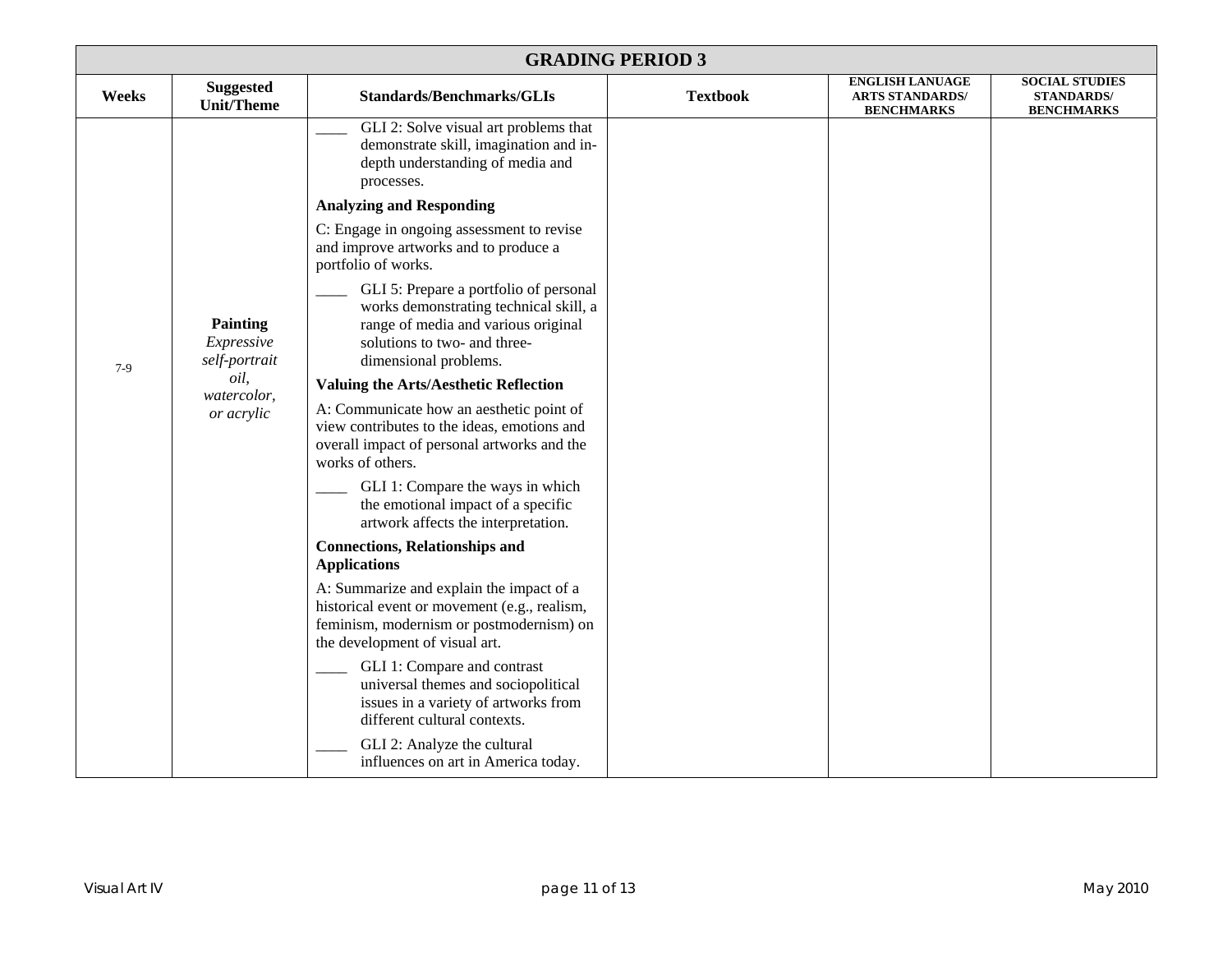| <b>GRADING PERIOD 4</b> |                                                                                                                                                                                    |                                                                                                                                                                                                                                                                                                                                                                                                                                                                                                                                                                                                                                                                                                                                                                                                                                                                                                                                                                      |                                         |                                                                                                                                                                                                                                                                                                                                                                                                                                                                                                                                                                                                                                                                                                                                                                                   |                                                                 |  |  |
|-------------------------|------------------------------------------------------------------------------------------------------------------------------------------------------------------------------------|----------------------------------------------------------------------------------------------------------------------------------------------------------------------------------------------------------------------------------------------------------------------------------------------------------------------------------------------------------------------------------------------------------------------------------------------------------------------------------------------------------------------------------------------------------------------------------------------------------------------------------------------------------------------------------------------------------------------------------------------------------------------------------------------------------------------------------------------------------------------------------------------------------------------------------------------------------------------|-----------------------------------------|-----------------------------------------------------------------------------------------------------------------------------------------------------------------------------------------------------------------------------------------------------------------------------------------------------------------------------------------------------------------------------------------------------------------------------------------------------------------------------------------------------------------------------------------------------------------------------------------------------------------------------------------------------------------------------------------------------------------------------------------------------------------------------------|-----------------------------------------------------------------|--|--|
| Weeks                   | <b>Suggested</b><br><b>Unit/Theme</b>                                                                                                                                              | <b>Standards/Benchmarks/GLIs</b>                                                                                                                                                                                                                                                                                                                                                                                                                                                                                                                                                                                                                                                                                                                                                                                                                                                                                                                                     | <b>Textbook</b>                         | <b>ENGLISH LANUAGE</b><br><b>ARTS STANDARDS/</b><br><b>BENCHMARKS</b>                                                                                                                                                                                                                                                                                                                                                                                                                                                                                                                                                                                                                                                                                                             | <b>SOCIAL STUDIES</b><br><b>STANDARDS/</b><br><b>BENCHMARKS</b> |  |  |
| $1-9$                   | <b>Contract Work</b><br>Students will<br>develop<br>independent study<br>projects with<br>teacher approval.<br>Students will<br>create a rubric for<br>self/teacher<br>evaluation. | <b>Analyzing and Responding</b><br>A: Apply the knowledge and skills of art<br>criticism to conduct in-depth analyses of<br>works of art.<br>GLI 1: Analyze and interpret the way<br>in which the theme or meaning in<br>an artwork expresses a social,<br>political or cultural comment and<br>use examples from the artwork to<br>support the interpretation.<br><b>Creative Expression and Communication</b><br>A. Demonstrate mastery of materials,<br>concepts and personal concentration when<br>creating original artworks.<br>GLI 1: Integrate the elements of art<br>and principles of design using a<br>variety of media to solve specific<br>visual art problems and to convey<br>meaning.<br>B: Create expressive artworks that<br>demonstrate a sense of purpose and<br>understanding of the relationship among<br>form, material, techniques and subject<br>matter.<br>GLI 2: Solve visual art problems that<br>demonstrate skill, imagination and in- | Use any and all resources as<br>needed. | <b>Acquisition of</b><br><b>Vocabulary</b><br>A. Verify meanings of<br>words by the author's<br>use of definition,<br>restatement, example,<br>comparison, contrast<br>and cause and effect.<br><b>Concepts of Print,</b><br>Comprehension<br><b>Strategies and Self-</b><br><b>Monitoring Strategies</b><br>A. Apply reading<br>comprehension<br>strategies to<br>understand grade-<br>appropriate texts.<br>C. Use appropriate<br>self-monitoring<br>strategies for<br>comprehension.<br><b>Concepts of Print,</b><br>Comprehension<br><b>Strategies and Self-</b><br><b>Monitoring Strategies</b><br>A. Apply reading<br>comprehension<br>strategies to<br>understand grade<br>appropriate texts.<br>C. Use appropriate<br>self-monitoring<br>strategies for<br>comprehension. |                                                                 |  |  |